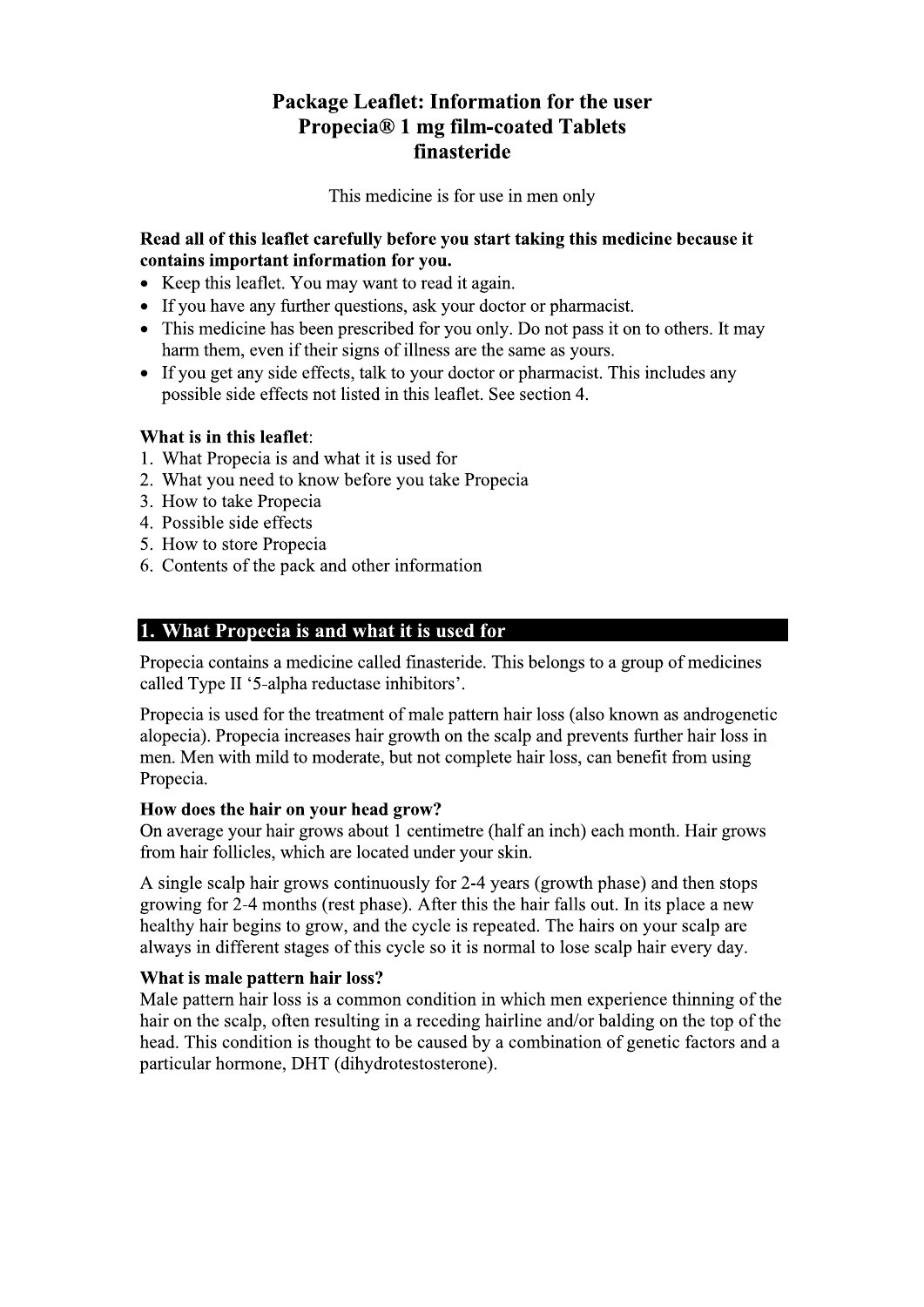DHT causes a decrease in the growth phase and thinning of the hair (see picture). This leads to male pattern hair loss. These changes can start to occur in some men in their 20s and become more common with age. Once hair loss has occurred over a long period of time, the hair may be permanently lost.

# **MALE PATTERN HAIR LOSS**



# **How does Propecia work?**

Propecia lowers the levels of DHT in the scalp. This helps to reverse the balding process, leading to an increased hair growth and prevention of further hair loss.

# 2. What you need to know before you take Propecia

### Do not take Propecia:

- if you are a woman (because this medicine is for men). It has been shown in clinical trials that Propecia does not work in women with hair loss.
- if you are allergic (hypersensitive) to finasteride or any of the other ingredients of this medicine (listed in Section 6).
- If you are already taking finasteride or dutasteride used for a prostate problem called benign prostatic hyperplasia (BPH).

Do not take Propecia if any of the above apply to you. If you are not sure, talk to your doctor or pharmacist.

#### **Warnings and Precautions**

Talk to your doctor or pharmacist before taking Propecia if:

• You are going to have a blood test for prostate cancer called PSA (prostate-specific antigen). This is because Propecia can affect the result of this test.

#### **Effects on fertility**

Infertility has been reported in men who took finasteride for long time and had other risk factors that may affect fertility. Normalisation or improvement of seminal quality has been reported after discontinuation of finasteride. Long-term clinical studies about the effects of finasteride on fertility in men have not been conducted.

#### **Breast Cancer**

See section 4.

#### **Mood alterations and depression**

Mood alterations such as depressed mood, depression and, less frequently, suicidal thoughts have been reported in patients treated with Propecia. If you experience any of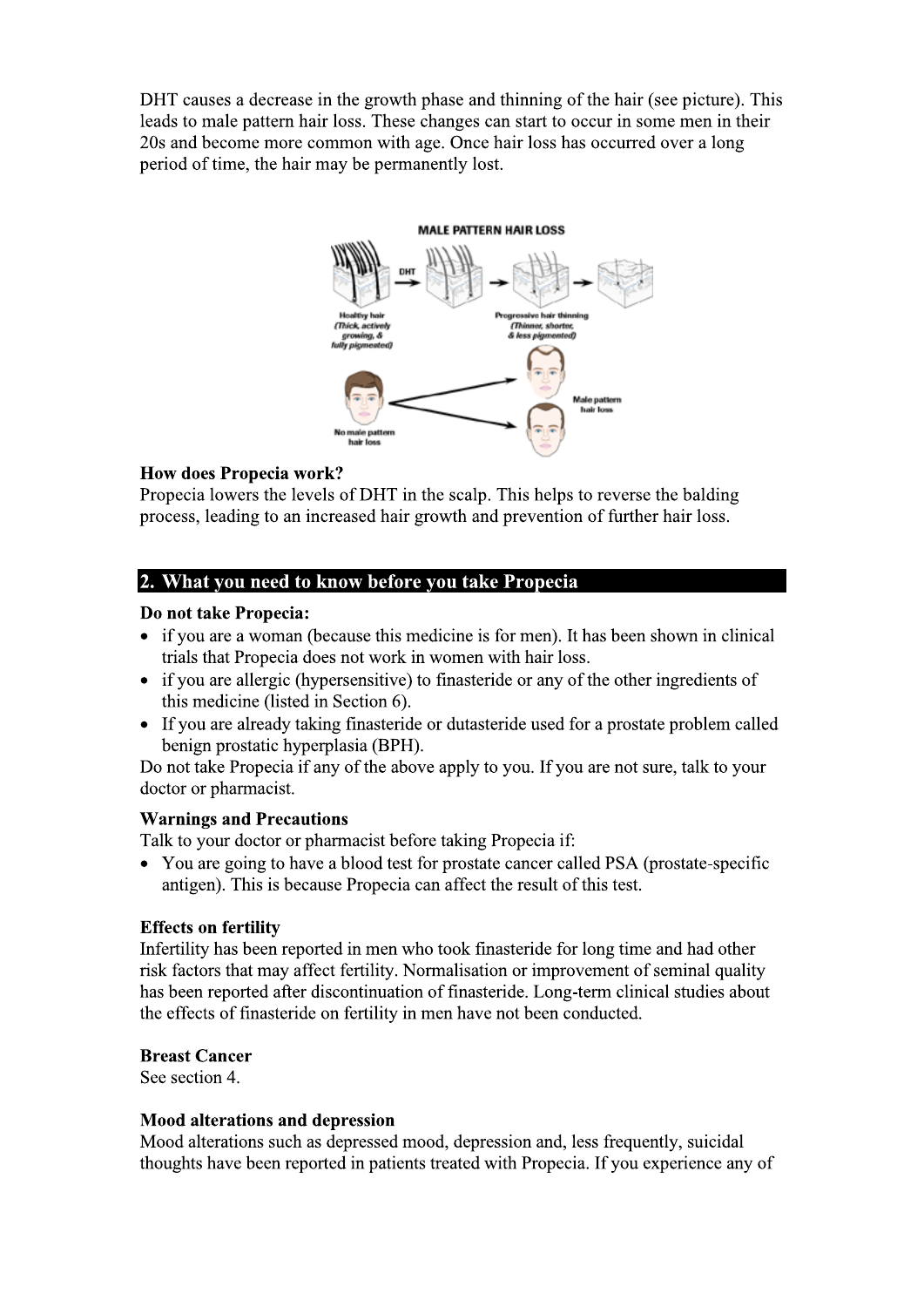these symptoms stop taking Propecia and contact your doctor for further medical advice as soon as possible.

# **Children and adolescents**

Propecia should not be used in children. There are no data demonstrating efficacy or safety of finasteride in children under the age of 18.

### **Other medicines and Propecia**

Tell your doctor or pharmacist if you are taking, have recently taken or might take any other medicines. Propecia does not usually affect other medicines.

- Do not take Propecia if you are already taking finasteride or dustasteride, used for a prostate problem called benign prostatic hyperplasia (BPH).
- No information is available about the use of Propecia with minoxidil, another type of medicine for male pattern hair loss which is applied to the head.

### Pregnancy, breast feeding and fertility

Propecia is for the treatment of male pattern hair loss in men only. For effects on fertility see section 2.

- Propecia should not be taken by women.
- Do not touch crushed or broken Propecia tablets if you are a woman who is pregnant or planning to become pregnant (whole tablets are coated to stop contact with the medicine during normal use). This is because this medicine may affect the baby's sex organs.
- If a woman who is pregnant comes into contact with crushed or broken Propecia tablets, speak to your doctor.

#### Driving and using machines

Propecia is not likely to affect you being able to drive, use tools or machines.

#### **Propecia contains Lactose**

If you have been told by your doctor that you have an intolerance to some sugars, contact your doctor before taking this medicinal product.

#### Propecia contains sodium

This medicine contains less than 1 mmol sodium (23 mg) per tablet, that is to say essentially 'sodium-free'.

# 3. How to take Propecia

Always take this medicine exactly as your doctor or pharmacist has told you. Check with your doctor or pharmacist if you are not sure.

• The recommended dose is one tablet each day. The tablet can be taken with or without food.

#### If you take more Propecia than you should

If you take too many tablets by mistake, contact your doctor immediately. Propecia will not work faster or better if you take it more than once a day.

#### If you forget to take Propecia

• Do not take a double dose to make up for a forgotten dose.

# If you stop taking Propecia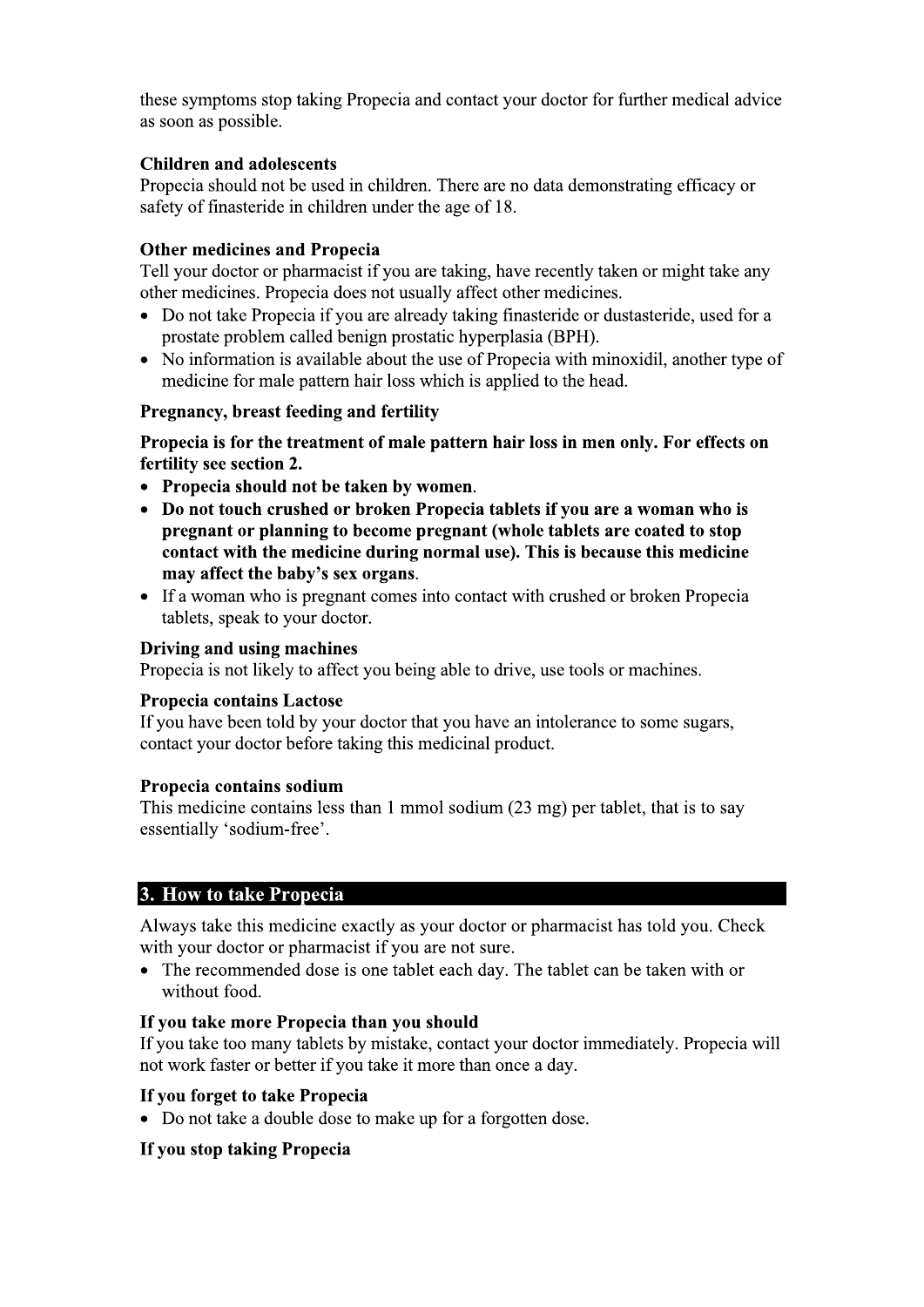It may take 3 to 6 months for the full effect to develop. It is important to keep taking Propecia for as long as your doctor tells you. If you stop taking Propecia, you are likely to lose the hair you have gained within 9 to 12 months.

If you have any further questions on the use of this medicine, ask your doctor or pharmacist.

### 4. Possible side effects

Like all medicines, this medicine can cause side effects, although not everybody gets them. Some of the side effects are temporary with continued treatment or disappeared when treatment is stopped.

#### Stop taking Propecia and talk to your doctor if you experience:

- Symptoms of an allergic reaction: swelling of your lips, face, tongue and throat; difficulty swallowing; lumps under your skin (hives) and breathing difficulties. Stop taking Propecia and talk to your doctor immediately.
- Depression (feeling of severe sadness and unworthiness).

You should promptly report to your doctor any changes in your breast tissue such as lumps, pain, enlargement or nipple discharge as these may be signs of a serious condition, such as breast cancer.

#### Uncommon: may affect up to 1 in 100 people

- you may be unable to have an erection (impotence)
- you may have less desire to have sex
- you may have problems with ejaculation, for example a decrease in the amount of semen released during sex. This decrease in the amount of semen does not appear to affect normal sexual function

#### **Frequency unknown:**

- breast swelling or tenderness
- palpitations (feeling your heartbeat)
- changes in the way your liver is working, which can be shown by a blood test
- pain in the testicles
- $\bullet$  blood in semen
- persistent difficulty having an erection after discontinuation of treatment
- persistent decrease in sex drive after discontinuation of treatment
- persistent problems with ejaculation after discontinuation of treatment
- male infertility and/or poor quality of semen
- anxiety

If any of these side effects gets serious, or if you notice any side effects not listed on this leaflet please tell your doctor or pharmacist. It will help if you make a note of what happened, when it started and how long it lasted.

Will the use of Propecia affect the hair on other parts of your body?

Propecia does not affect hair on other parts of the body.

#### What else should you know about Propecia?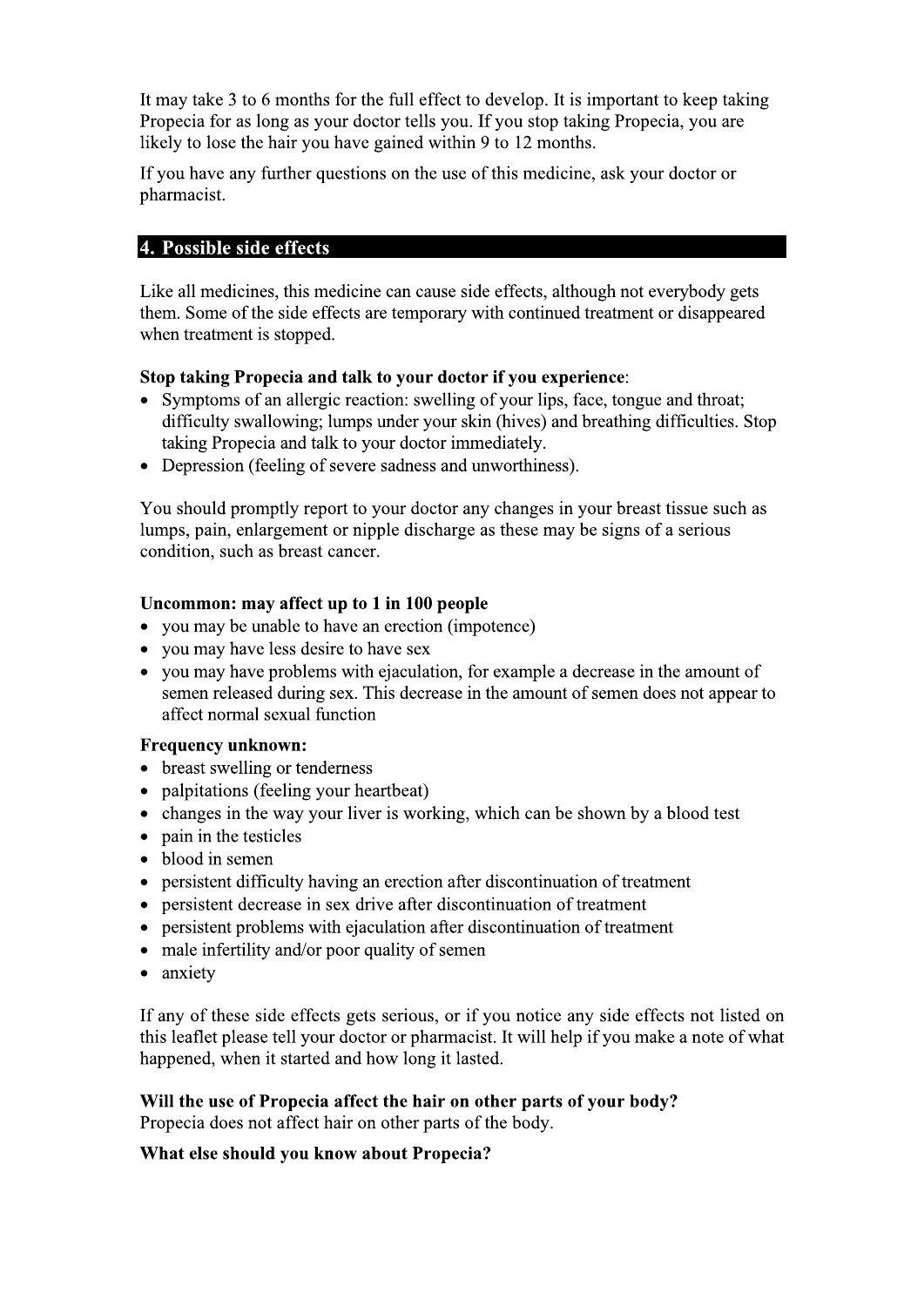Finasteride can also be used for a type of prostate problem called 'benign prostatic hyperplasia' or BPH. Information collected from a clinical trial in men taking finasteride 5 mg (a dose 5 times higher than Propecia) for 7 years showed:

- the number of men who developed prostate cancer was lower in men taking finasteride compared with those taking nothing
- the number of men who had a high score in a tumour grading system was higher in some of those taking finasteride compared to those taking nothing
- the effect of long-term use of finasteride on tumours of this kind is unknown.  $\bullet$

If you would like further information about the tumour grading system or this trial, please talk to your doctor.

# **Reporting of side effects**

If you get any side effects, talk to your doctor or pharmacist. This includes any possible side effects not listed in this leaflet. You can also report side effects directly via the Yellow Card Scheme at www.mhra.gov.uk/yellowcard or search for MHRA Yellow Card in the Google Play or Apple App Store. By reporting side effects you can help provide more information on the safety of this medicine.

# **5. How to store Propecia**

Keep this medicine out of the sight and reach of children.

Do not use this medicine after the expiry date which is stated on the carton after the letters EXP. The expiry date refers to the last day of that month.

Do not put the tablets into another container, they might get mixed up. Do not remove the tablet from the pack until you are ready to take it.

Do not store above  $30^{\circ}$ C. Keep them in the original package.

Do not throw away any medicines via wastewater or household waste. Ask your pharmacist how to throw away medicines you no longer use. These measures will help to protect the environment.

# 6. Contents of the pack and other information

# **What Propecia contains**

- The active substance is finasteride. Each tablet contains 1 mg finasteride.
- The other ingredients are: lactose, microcrystalline cellulose E460, pregelatinised  $\bullet$ maize starch, sodium starch glycollate, docusate sodium, magnesium stearate E572, hypromellose E464, hydroxypropyl cellulose E463, titanium dioxide, talc, yellow iron oxide E172, red iron oxide E172.

#### What Propecia looks like and the content of the pack.

- Propecia is available as tan, eight-sided, film-coated tablets, marked with a 'P' logo on one side and PROPECIA on the other.
- Propecia Tablets are supplied in blister packs of 28 tablets or 84 tablets.

# **Marketing Authorisation Holder and Manufacturer**

The Marketing Authorisation Holder is Organon Pharma (UK) Limited, Hertford Road, Hoddesdon, Hertfordshire EN11 9BU, UK.

The Manufacturer of the tablets is Organon Pharma (UK) Limited, Shotton Lane, Cramlington, Northumberland NE23 3JU, UK.